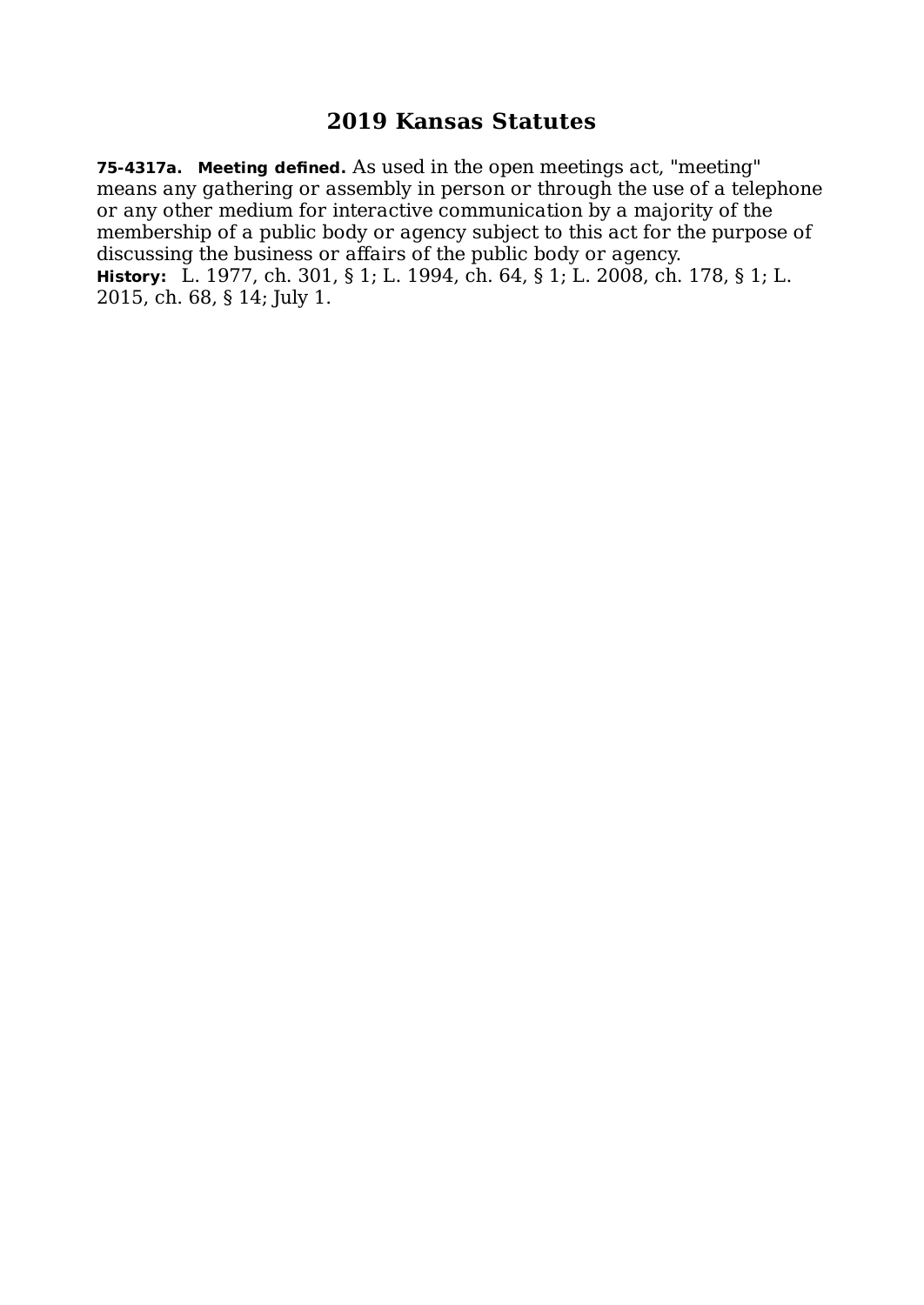**75-4317. Open meetings declared policy of state; citation of act.** (a) In recognition of the fact that a representative government is dependent upon an informed electorate, it is declared to be the policy of this state that meetings for the conduct of governmental affairs and the transaction of governmental business be open to the public.

(b) It is declared hereby to be against the public policy of this state for any such meeting to be adjourned to another time or place in order to subvert the policy of open public meetings as pronounced in subsection (a).

(c) K.S.A. 75-4317 through 75-4320a shall be known and may be cited as the open meetings act.

History: L. 1972, ch. 319, § 1; L. 1975, ch. 455, § 1; L. 1999, ch. 96, § 1; July 1.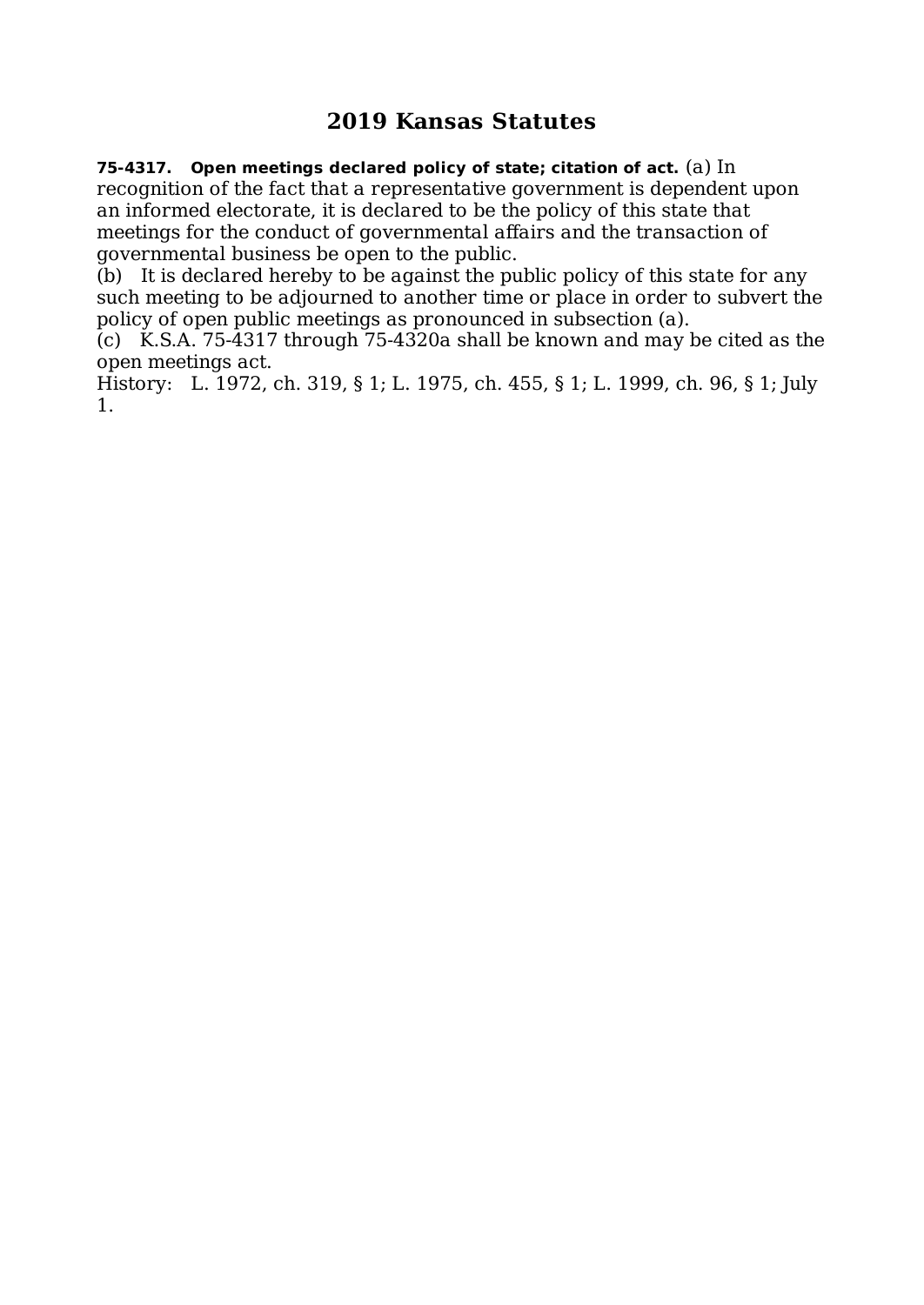**75-4318. Meetings of state and subdivisions open to public; exceptions; secret ballots; notice; agenda, cameras, photographic lights, recording devices.** (a) Subject to the provisions of subsection (g), all meetings for the conduct of the affairs of, and the transaction of business by, all legislative and administrative bodies and agencies of the state and political and taxing subdivisions thereof, including boards, commissions, authorities, councils, committees,

subcommittees and other subordinate groups thereof, receiving or expending and supported in whole or in part by public funds shall be open to the public and no binding action by such public bodies or agencies shall be by secret ballot. Meetings of task forces, advisory committees or subcommittees of advisory committees created pursuant to a governor's executive order shall be open to the public in accordance with this act.

(b) Notice of the date, time and place of any regular or special meeting of a public body or agency designated in subsection (a) shall be furnished to any person requesting such notice, except that:

(1) If notice is requested by petition, the petition shall designate one person to receive notice on behalf of all persons named in the petition, and notice to such person shall constitute notice to all persons named in the petition;

(2) if notice is furnished to an executive officer of an employees' organization or trade association, such notice shall be deemed to have been furnished to the entire membership of such organization or association; and

(3) the public body or agency may require that a request to receive notice must be submitted again to the public body or agency prior to the commencement of any subsequent fiscal year of the public body or agency

during which the person wishes to continue receiving notice, but, prior to discontinuing notice to any person, the public body or agency must notify the person that notice will be discontinued unless the person resubmits a request to receive notice.

(c) It shall be the duty of the presiding officer or other person calling the meeting, if the meeting is not called by the presiding officer, to furnish the notice required by subsection (b).

(d) Prior to any meeting mentioned by subsection (a), any agenda relating to the business to be transacted at such meeting shall be made available to any person requesting the agenda.

(e) The use of cameras, photographic lights and recording devices shall not be prohibited at any meeting mentioned by subsection (a), but such use shall be subject to reasonable rules designed to insure the orderly conduct of the proceedings at such meeting.

(f) Except as provided by section 22 of article 2 of the constitution of the state of Kansas, interactive communications in a series shall be open if they collectively involve a majority of the membership of the public body or agency, share a common topic of discussion concerning the business or affairs of the public body or agency, and are intended by any or all of the participants to reach agreement on a matter that would require binding action to be taken by the public body or agency.

(g) The provisions of the open meetings law shall not apply:

(1) To any administrative body that is authorized by law to exercise quasijudicial functions when such body is deliberating matters relating to a decision involving such quasi-judicial functions;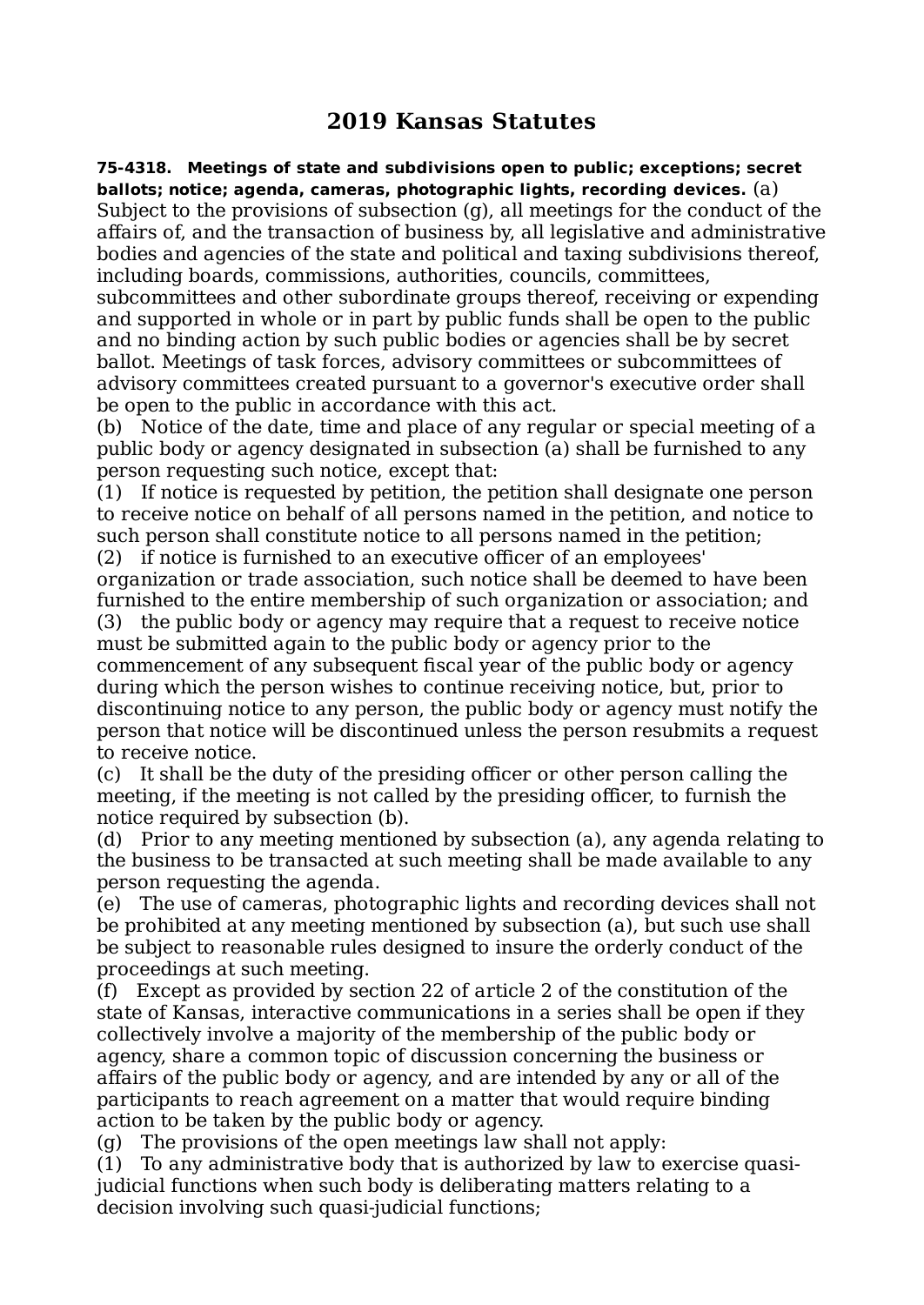(2) to the prisoner review board when conducting parole hearings or parole violation hearings held at a correctional institution;

(3) to any impeachment inquiry or other impeachment matter referred to any committee of the house of representatives prior to the report of such committee to the full house of representatives; and

(4) if otherwise provided by state or federal law or by rules of the Kansas senate or house of representatives.

**History:** L. 1972, ch. 319, § 2; L. 1975, ch. 455, § 2; L. 1977, ch. 301, § 2; L. 1978, ch. 361, § 1; L. 1985, ch. 284, § 1; L. 2001, ch. 122, § 1; L. 2002, ch. 162, § 1; L. 2008, ch. 178, § 2; L. 2009, ch. 58, § 1; L. 2012, ch. 16, § 32; L. 2015, ch. 68, § 15; July 1.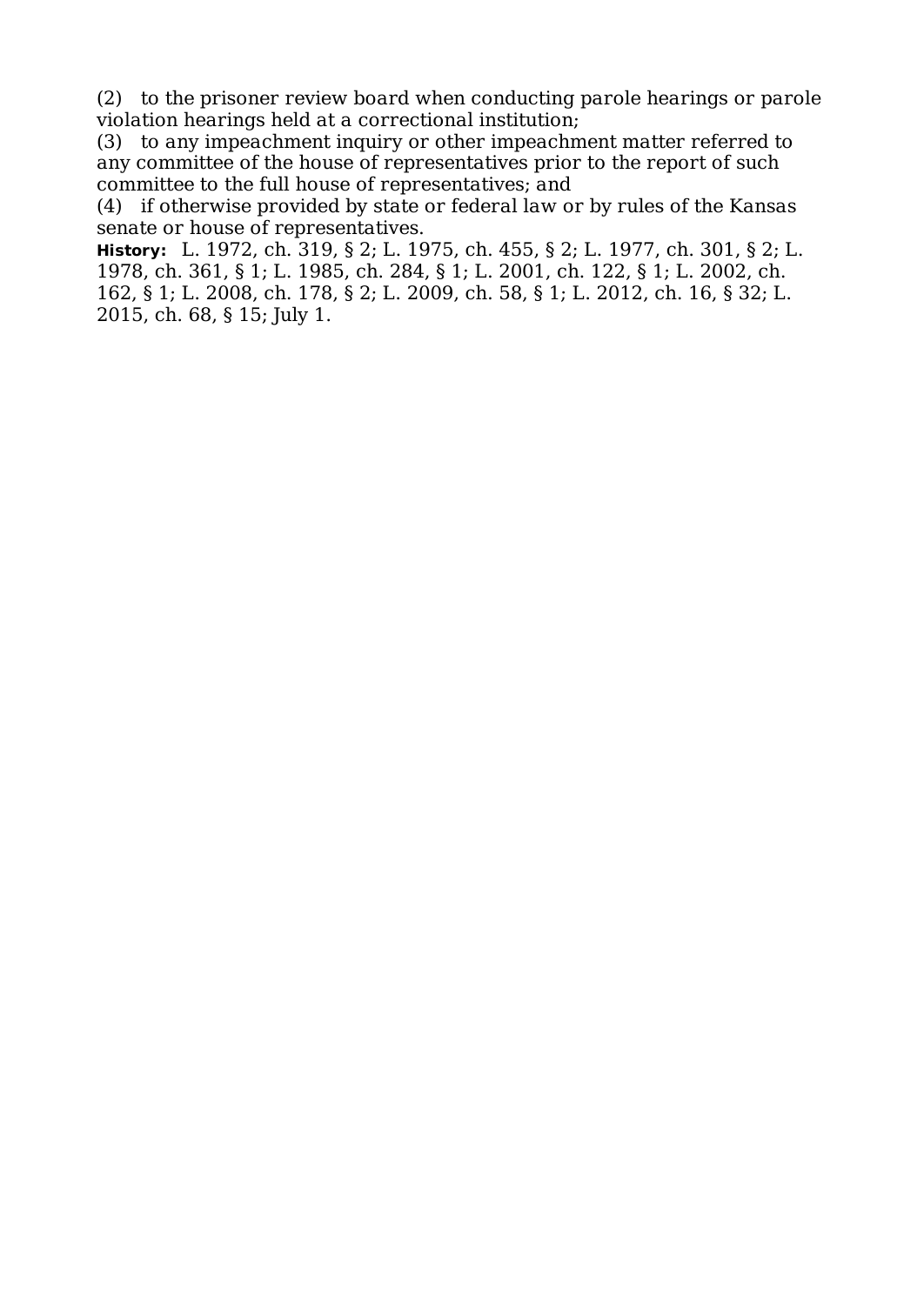**75-4319. Closed or executive meetings; conditions; authorized subjects for discussion; binding action prohibited; certain documents identified in meetings not subject to disclosure.** (a) Upon formal motion made, seconded and carried, all public bodies and agencies subject to the open meetings act may recess, but not adjourn, open meetings for closed or executive meetings. Any motion to recess for a closed or executive meeting shall include: (1) A statement describing the subjects to be discussed during the closed or executive meeting; (2) the justification listed in subsection (b) for closing the meeting; and (3) the time and place at which the open meeting shall resume. The complete motion shall be recorded in the minutes of the meeting and shall be maintained as a part of the permanent records of the public body or agency. Discussion during the closed or executive meeting shall be limited to those subjects stated in the motion.

(b) Justifications for recess to a closed or executive meeting may only include the following, the need:

(1) To discuss personnel matters of nonelected personnel;

(2) for consultation with an attorney for the public body or agency which would be deemed privileged in the attorney-client relationship;

(3) to discuss employer-employee negotiations whether or not in consultation with the representative or representatives of the public body or agency;

(4) to discuss data relating to financial affairs or trade secrets of corporations, partnerships, trusts, and individual proprietorships;

(5) to discuss matters relating to actions adversely or favorably affecting a person as a student, patient or resident of a public institution, except that any such person shall have the right to a public hearing if requested by the person;

(6) for the preliminary discussion of the acquisition of real property;

(7) to discuss matters relating to parimutuel racing permitted to be discussed in a closed or executive meeting pursuant to K.S.A. 74-8804, and amendments thereto;

(8) to discuss matters relating to the care of children permitted to be discussed in a closed or executive meeting pursuant to K.S.A. 2019 Supp. 38-2212(d)(1) or 38-2213(e), and amendments thereto;

(9) to discuss matters relating to the investigation of child deaths permitted to be discussed in a closed or executive meeting pursuant to K.S.A. 22a-243(j), and amendments thereto;

(10) to discuss matters relating to patients and providers permitted to be discussed in a closed or executive meeting pursuant to K.S.A. 39-7,119(g), and amendments thereto;

(11) to discuss matters required to be discussed in a closed or executive meeting pursuant to a tribal-state gaming compact;

(12) to discuss matters relating to security measures, if the discussion of such matters at an open meeting would jeopardize such security measures, that protect: (A) Systems, facilities or equipment used in the production, transmission or distribution of energy, water or communications services; (B) transportation and sewer or wastewater treatment systems, facilities or equipment; (C) a public body or agency, public building or facility or the information system of a public body or agency; or (D) private property or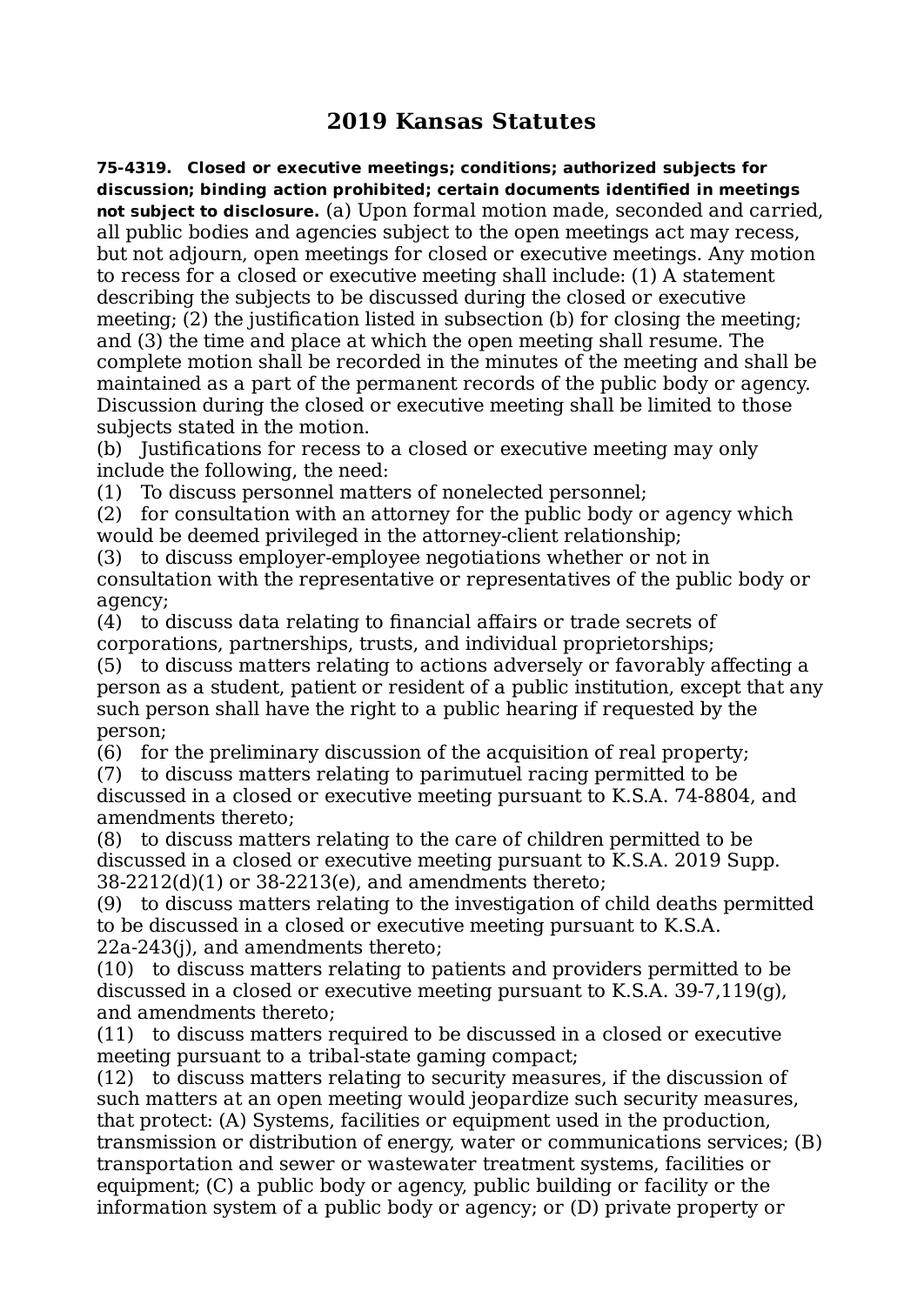persons, if the matter is submitted to the public body or agency for purposes of this paragraph. For purposes of this paragraph, security means measures that protect against criminal acts intended to intimidate or coerce the civilian population, influence government policy by intimidation or coercion or to affect the operation of government by disruption of public services, mass destruction, assassination or kidnapping. Security measures include, but are not limited to, intelligence information, tactical plans, resource deployment and vulnerability assessments;

(13) to discuss matters relating to maternity centers and child care facilities permitted to be discussed in a closed or executive meeting pursuant to K.S.A. 65-525(d), and amendments thereto;

(14) to discuss matters relating to the office of inspector general permitted to be discussed in a closed or executive meeting pursuant to K.S.A. 75-7427, and amendments thereto; and

(15) for the governor's domestic violence fatality review board to conduct case reviews.

(c) No binding action shall be taken during closed or executive recesses, and such recesses shall not be used as a subterfuge to defeat the purposes of this act.

(d) Any confidential records or information relating to security measures provided or received under the provisions of subsection (b)(12), shall not be subject to subpoena, discovery or other demand in any administrative, criminal or civil action.

**History:** L. 1972, ch. 319, § 3; L. 1977, ch. 301, § 3; L. 1981, ch. 344, § 1; L. 1988, ch. 315, § 4; L. 1992, ch. 318, § 9; L. 1993, ch. 286, § 75; L. 1994, ch. 254, § 3; L. 1996, ch. 256, § 23; L. 1999, ch. 96, § 2; L. 2001, ch. 190, § 2; L. 2004, ch. 177, § 2; L. 2005, ch. 126, § 4; L. 2007, ch. 177, § 16; L. 2009, ch. 132, § 14; L. 2012, ch. 16, § 33; L. 2015, ch. 68, § 16; L. 2017, ch. 73, § 4; July 1.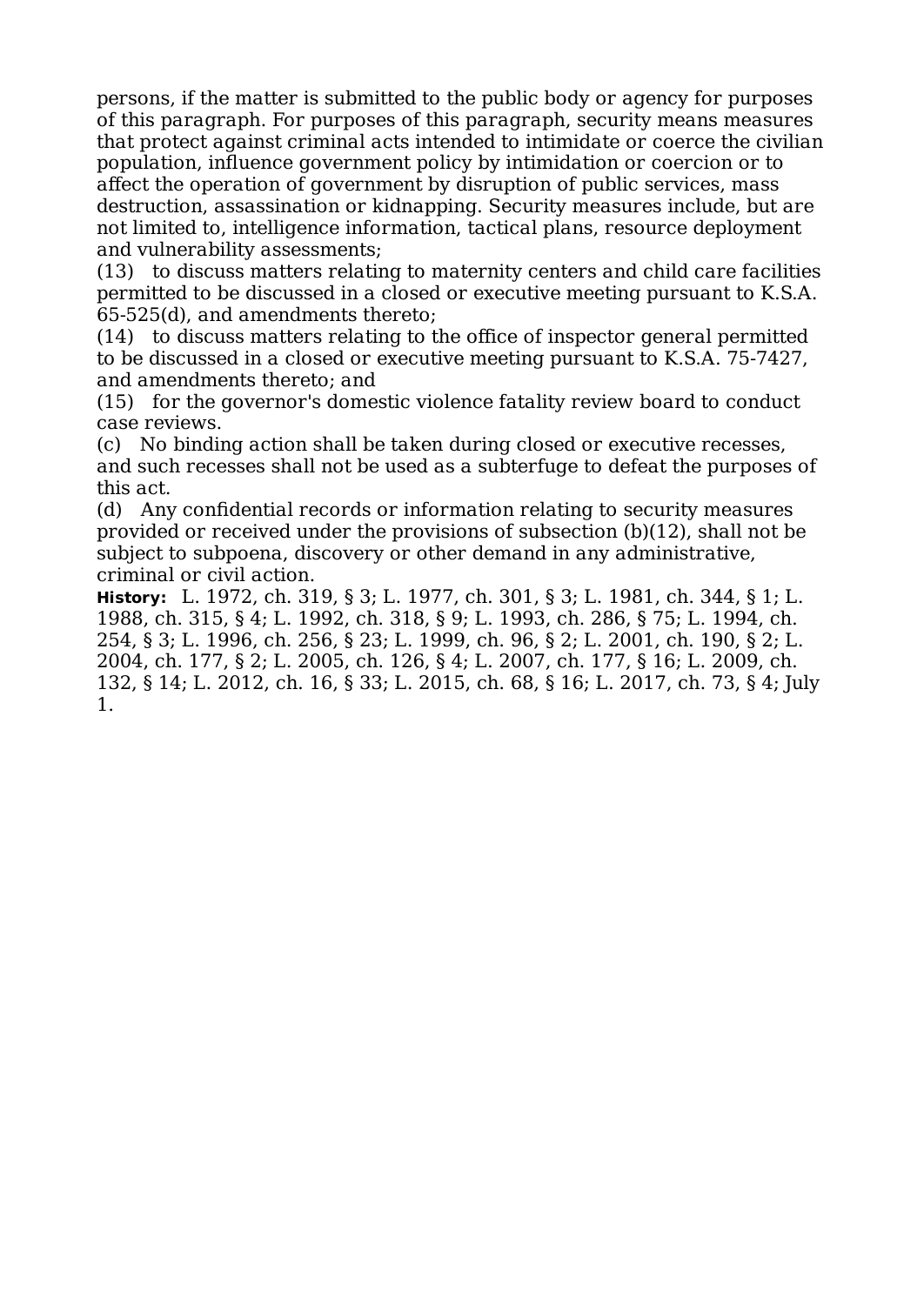**75-4320b. Investigation of alleged violations; powers.** (a) In investigating alleged violations of the open meetings act, the attorney general or county or district attorney may:

(1) Subpoena witnesses, evidence, records, documents or other material;

(2) take testimony under oath;

(3) examine or cause to be examined any records or other documentary material of whatever nature relevant to such alleged violations;

(4) require attendance during such examination of documentary material and take testimony under oath or acknowledgment in respect of any such documentary material;

(5) serve interrogatories; and

(6) administer oaths and affirmations.

(b) Service by the attorney general or a county or district attorney of any interrogatories or subpoena upon any person shall be made:

(1) By certified mail, return receipt requested, to the last known place of business, residence or abode within or without this state; or

(2) in the manner provided in the code of civil procedure as if a petition had been filed.

(c) If any person willfully fails or refuses to file any response to a request for information, records or other materials required by this section, respond to interrogatories or obey any subpoena issued by the attorney general or a county or district attorney, the attorney general or a county or district attorney may, after notice, apply to the district court of the county where the request, interrogatories or subpoena was issued, or of any other county where venue is proper, and after a hearing thereon the district court may:

(1) Issue an order requiring a response to the request for information, records or other materials, a response to interrogatories or compliance with the subpoena; or

(2) grant such other relief as may be required, until the person provides the requested response for information, records or other materials, responds to the interrogatories or obeys the subpoena.

**History:** L. 2000, ch. 156, § 7; L. 2015, ch. 68, § 19; July 1.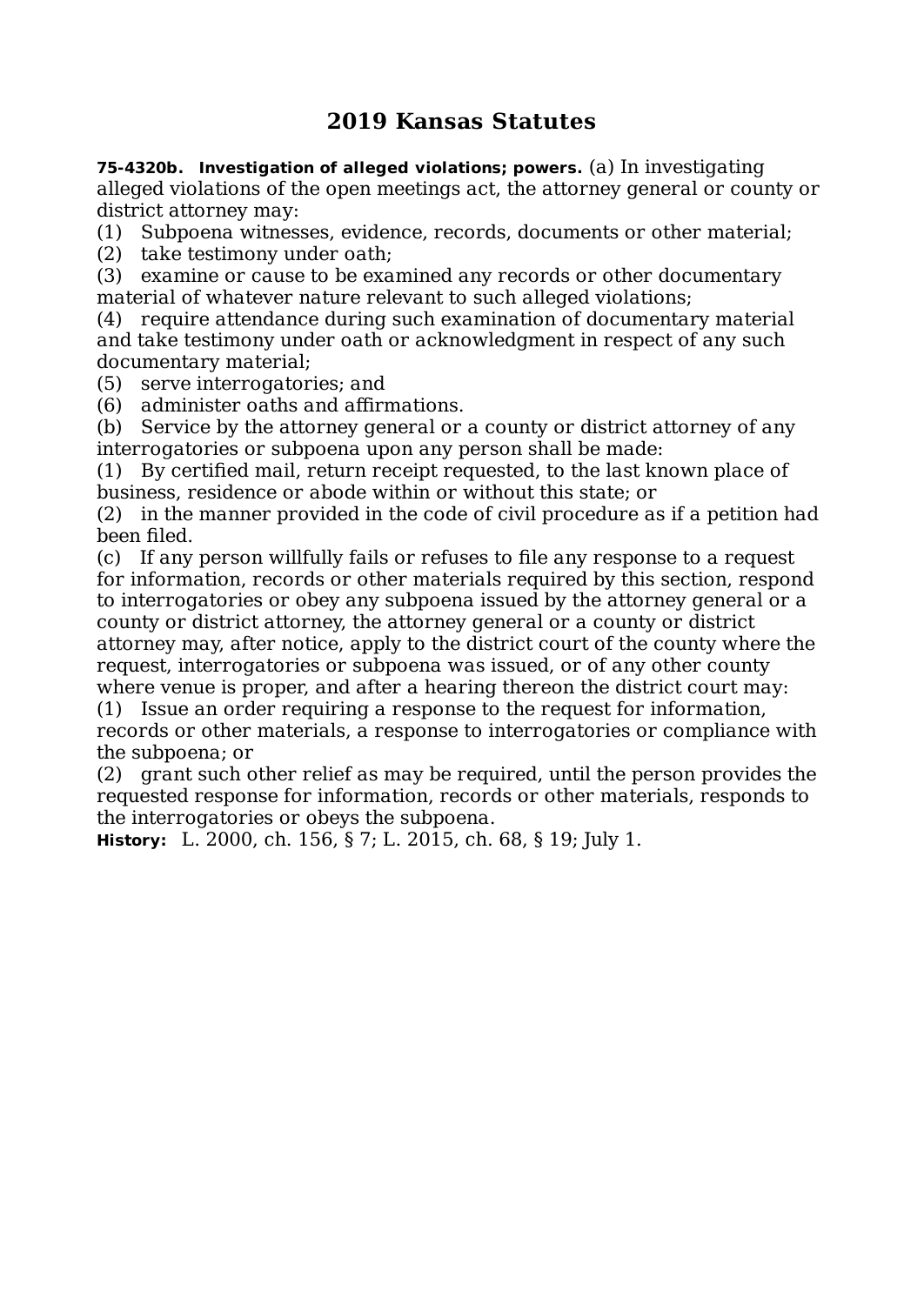**75-4320c. Sunflower Foundation: Health Care for Kansas; subject to open meetings law.** The Sunflower Foundation: Health Care for Kansas, established pursuant to the settlement agreement entered into by the attorney general in the action filed by Blue Cross and Blue Shield of Kansas, Inc., in the district court of Shawnee county, Kansas, case no. 97CV608, shall be and is hereby deemed to be a public body and shall be subject to the open meetings law. **History:** L. 2001, ch. 122, § 3; April 26.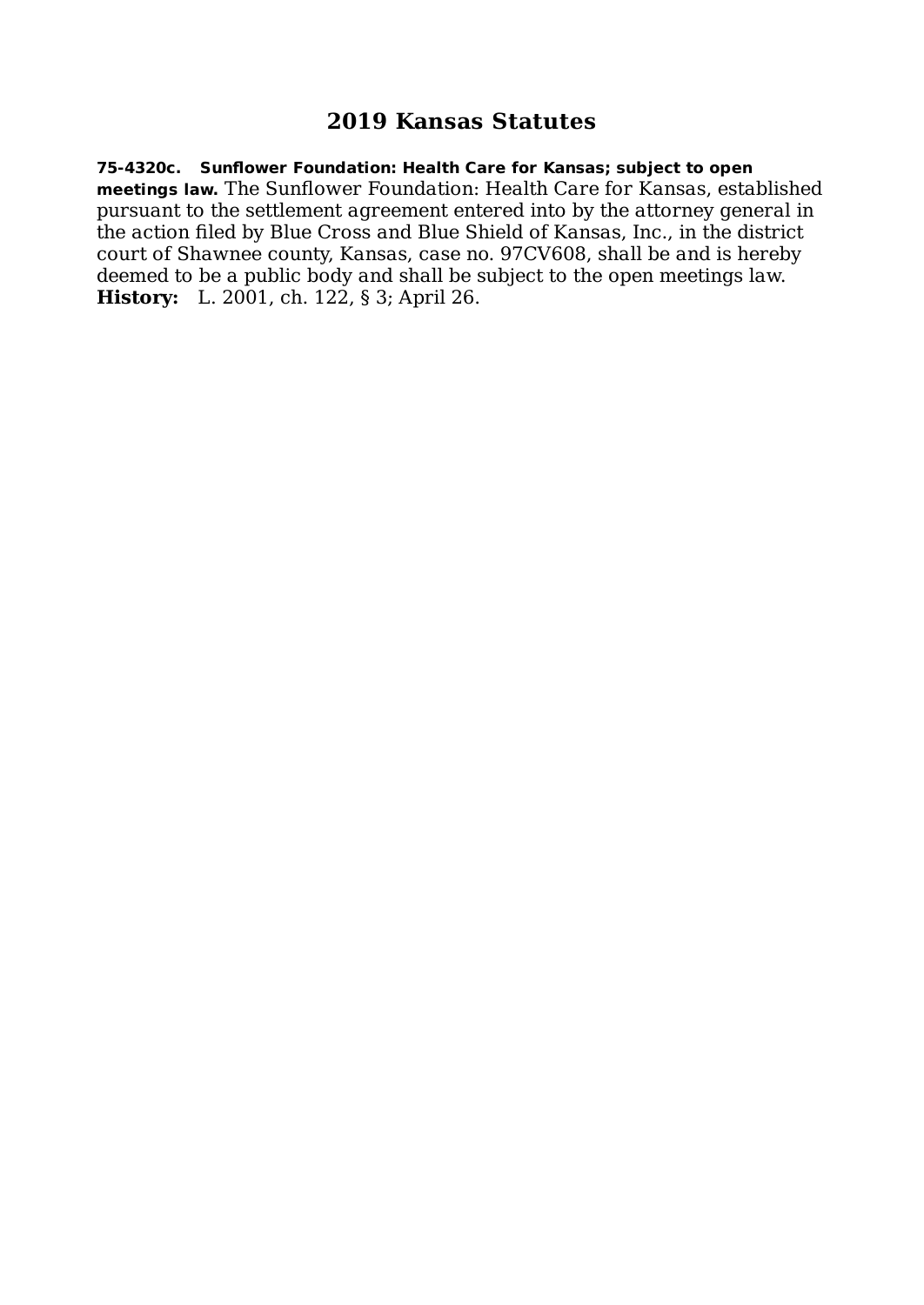**75-4320d. Civil remedies to enforce act by attorney general; consent order; finding of violation.** (a) The attorney general may determine by a preponderance of the evidence after an investigation that a public body or agency has violated K.S.A. 75-4317 et seq., and amendments thereto, and may, at any time prior to the filing of an action pursuant to K.S.A. 75-4320a, and amendments thereto, either enter into a consent order with the public body or agency or issue a finding of violation to the public body or agency. (1) If the attorney general enters into a consent order with the public body or agency, the consent order:

(A) May contain admissions of fact and any or all of the following:

(i) Require completion of training approved by the attorney general concerning the requirements of K.S.A. 75-4317 et seq., and amendments thereto;

(ii) impose a civil penalty as provided for in K.S.A. 75-4320, and amendments thereto, in an amount not to exceed \$250 for each violation; and (iii) set forth the public body's or agency's agreement that it will comply with the requirements of the open meetings act, K.S.A. 75-4317 et seq., and amendments thereto; and

(B) shall bear the signature of the head of the public body or agency, of any officer found to have violated the provisions of K.S.A. 75-4317 et seq., and amendments thereto, and of any other person required by the attorney general.

(2) If the attorney general issues a finding of violation to the public body or agency, the finding may contain findings of fact and conclusions of law and require the public body or agency to do any or all of the following:

(A) Cease and desist from further violation;

(B) comply with the provisions of K.S.A. 75-4317 et seq., and amendments thereto;

(C) complete training approved by the attorney general concerning the requirements of K.S.A. 75-4317 et seq., and amendments thereto; and (D) pay a civil penalty as provided for in K.S.A. 75-4320, and amendments thereto, in an amount not to exceed \$500 for each violation.

(b) The attorney general may require submission of proof that requirements of any consent order entered pursuant to subsection (a)(1) or any finding of violation issued pursuant to subsection (a)(2) have been satisfied.

(c) (1) The attorney general may apply to the district court to enforce a consent order pursuant to subsection (a)(1) or finding of violation pursuant to subsection (a)(2). Prior to applying to the district court, the attorney general shall make a demand to the public body or agency to comply with the consent order or finding of violation and afford reasonable opportunity for the public body or agency to cure the violation.

(2) An enforcement action under this section may be filed in the district court of the county where the consent order or finding of violation is issued or is effective. The district court of any county shall have jurisdiction to enforce any consent order or finding of violation.

(3) If the district court finds the attorney general did not abuse the attorney general's discretion in entering into the consent order or issuing the finding of violation, the district court shall enter an order that: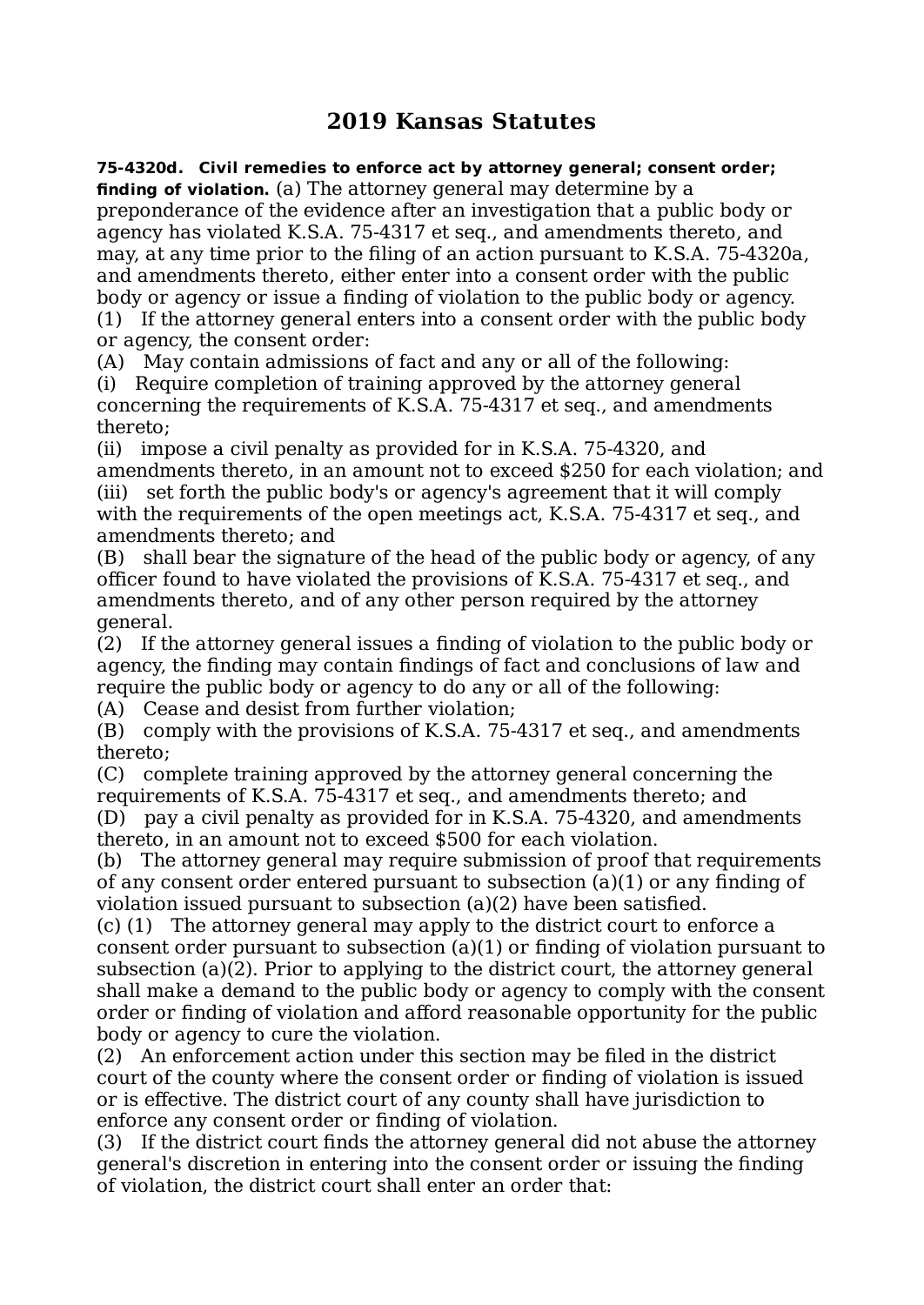(A) Enjoins the public body or agency to comply with the consent order or finding of violation;

(B) imposes a civil penalty as provided for in K.S.A. 75-4320, and amendments thereto. The penalty shall be set by the court in an amount not less than the amount ordered by the attorney general, nor more than \$500 for each violation;

(C) requires the public body or agency to pay the attorney general's court costs and costs incurred in investigating the violation; and

(D) provides for any other remedy authorized by K.S.A. 75-4320a(a), and amendments thereto, that the court deems appropriate.

(4) In any enforcement action under this section, if the court finds that any of the provisions of K.S.A. 75-4317 et seq., and amendments thereto, were violated, such court:

(A) Except as provided in subsection  $(c)(4)(B)$ , may require the public body or agency to pay the attorney general's reasonable attorney fees; and

(B) shall require the public body or agency to pay the attorney general's reasonable attorney fees, if the public body's or agency's violation was not made in good faith and without a reasonable basis in fact or law.

(d) Any finding of violation issued by the attorney general pursuant to subsection (a)(2) shall be served upon the public body or agency:

(1) By certified mail, return receipt requested, to the last known place of business, residence or abode within or without this state; or

(2) in the manner provided in the code of civil procedure as if a petition had been filed.

(e) The attorney general shall maintain and make available for public inspection all consent orders entered pursuant to subsection (a)(1) and all findings of violation issued pursuant to subsection (a)(2).

(f) This section shall be a part of and supplemental to the open meetings act. **History:** L. 2015, ch. 68, § 4; July 1.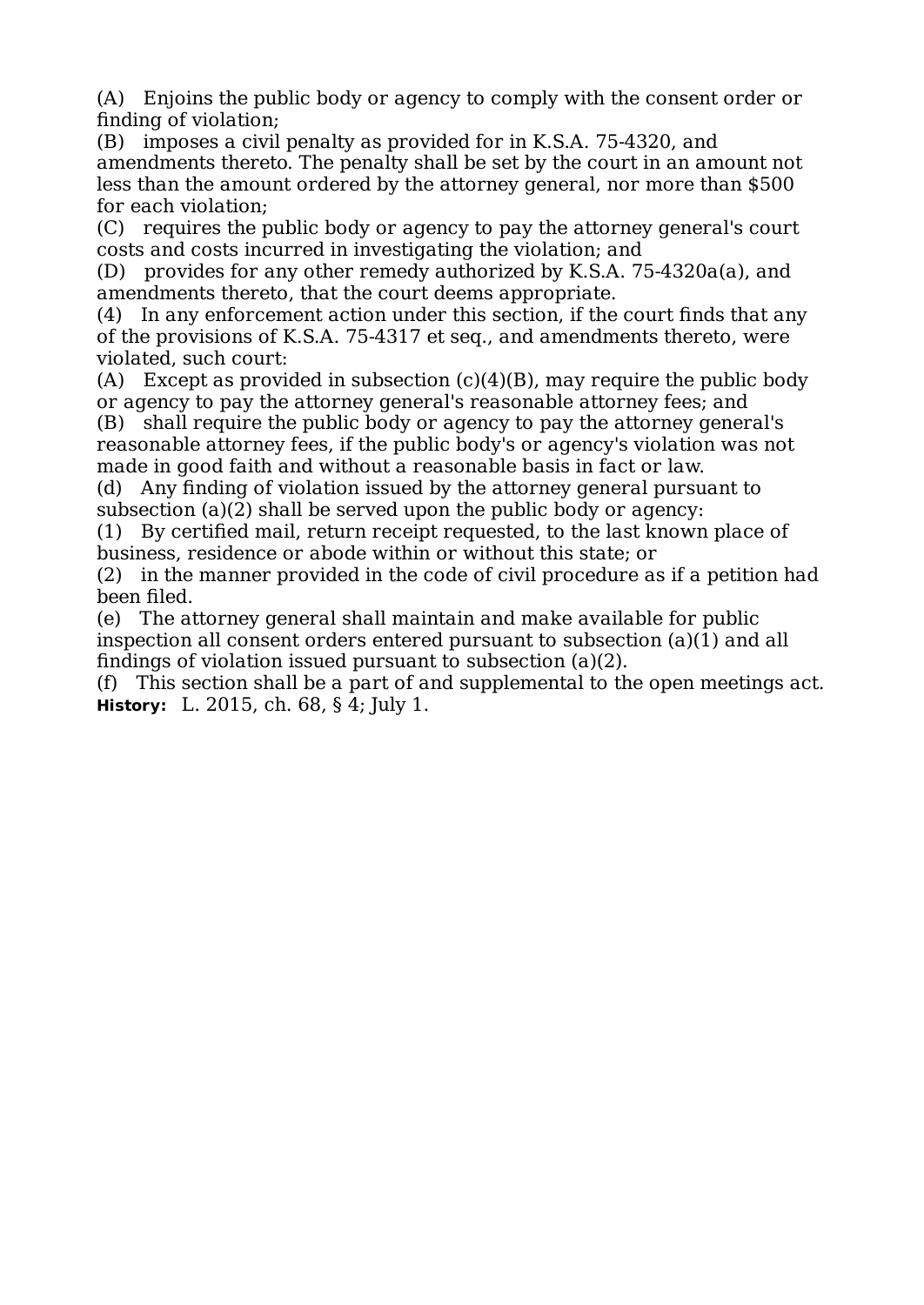**75-4320e. Complaint form prescribed by attorney general.** (a) Any complaint submitted to the attorney general shall be on a form prescribed by the attorney general setting forth the facts that the complaining party believes show that K.S.A. 75-4317 et seq., and amendments thereto, have been violated. The person submitting the complaint must attest to the facts under penalty of perjury pursuant to K.S.A. 53-601, and amendments thereto. (b) This section shall be a part of and supplemental to the open meetings act.

**History:** L. 2015, ch. 68, § 6; July 1.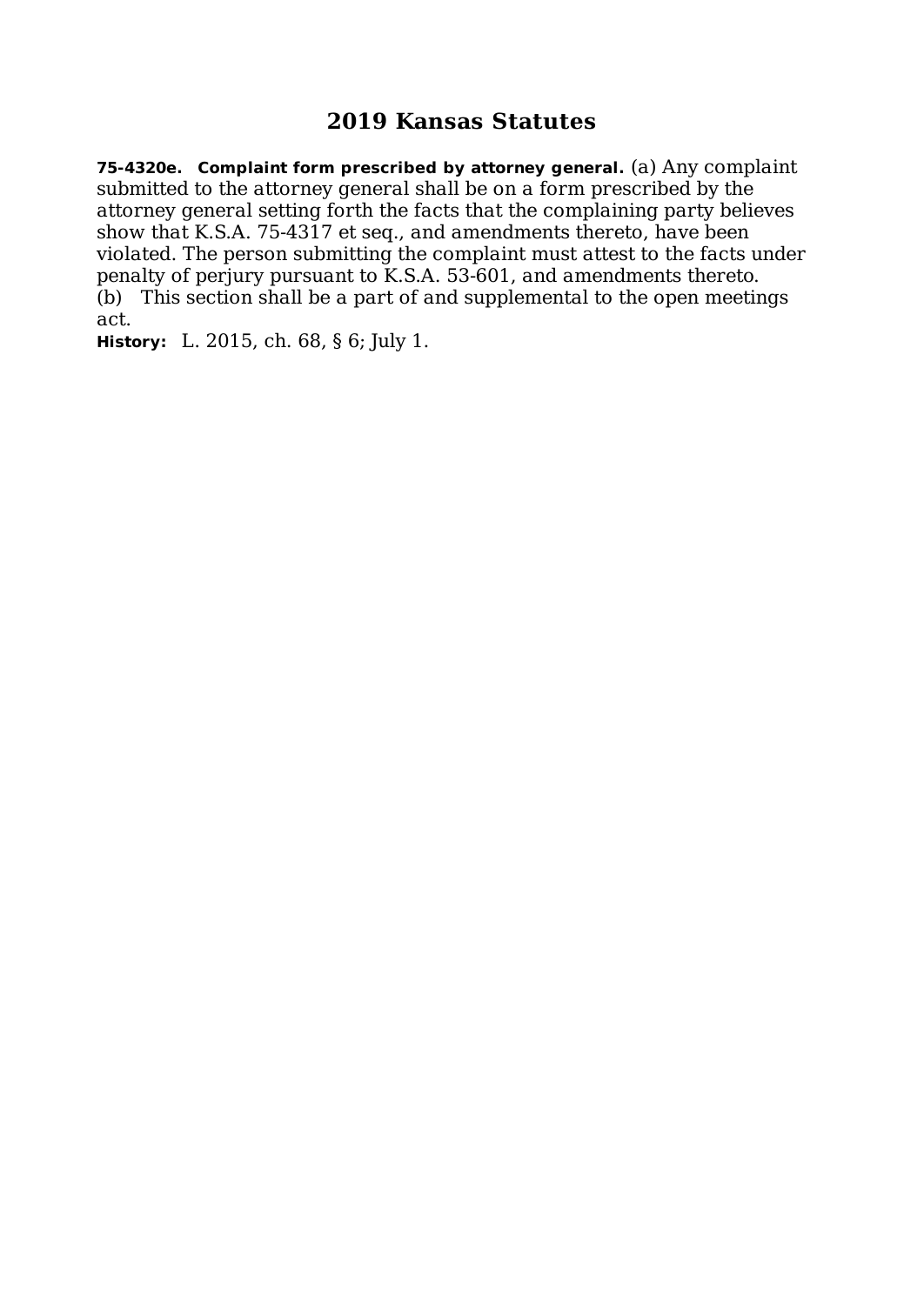**75-4320f. Civil remedies to enforce act; consent order.** (a) In lieu of bringing an action as provided in K.S.A. 75-4320a, and amendments thereto, the attorney general or a county or district attorney may resolve the matter by accepting a consent judgment with respect to any act or practice declared to be a violation of this act. Before any consent judgment entered into pursuant to this section shall be effective, such judgment must be approved by the district court and an entry made thereof in the manner required for making an entry of judgment. Once such approval is received, any breach of the conditions of the consent judgment shall be treated as a violation of a court order, and shall be subject to all the penalties provided by law therefor.

(b) A consent judgment may contain any remedy available to the district court, except it shall not include an award of reasonable expenses, investigation costs or attorney fees.

(c) This section shall be a part of and supplemental to the open meetings act.

**History:** L. 2015, ch. 68, § 5; July 1.